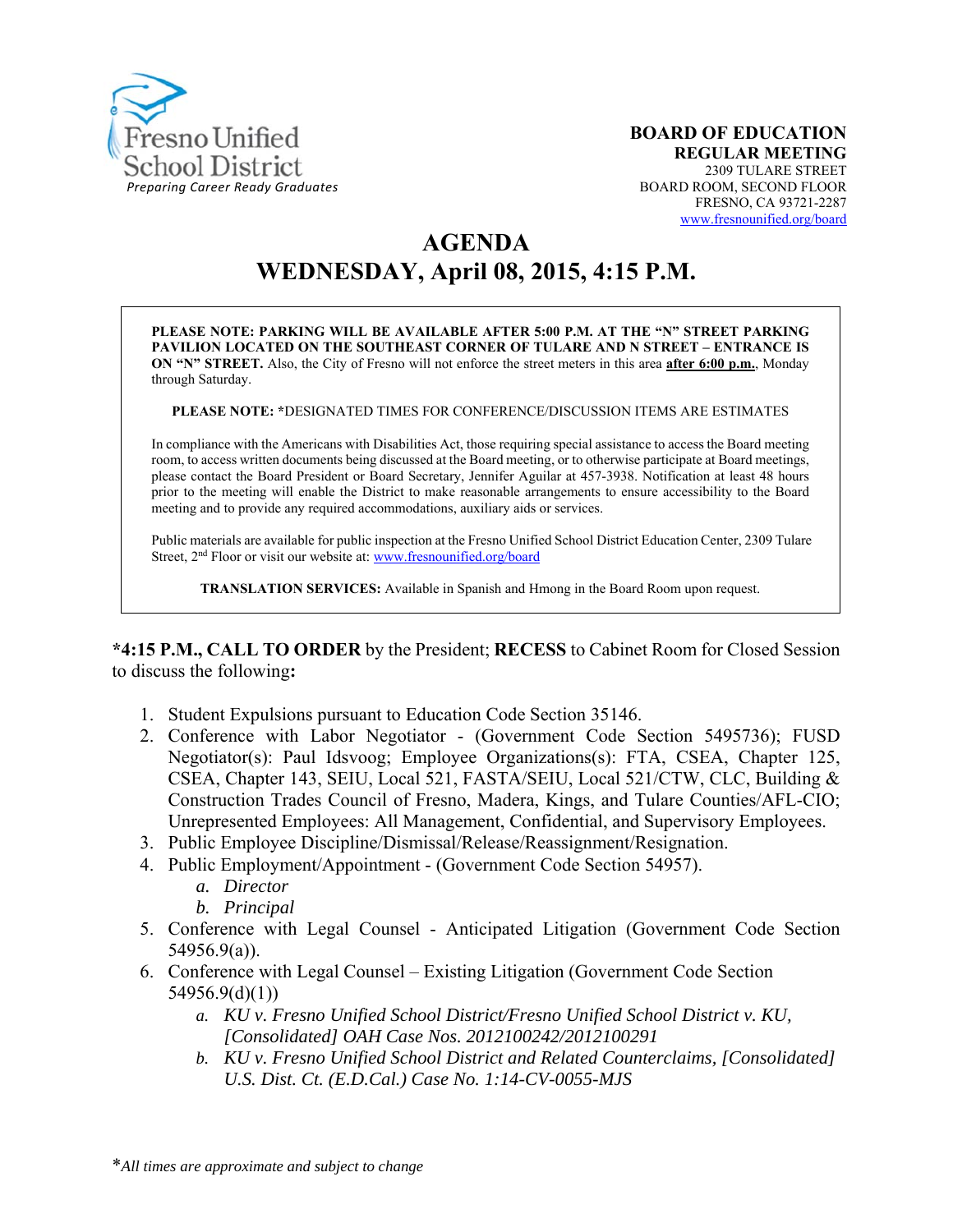### **5:30 P.M., RECONVENE** and report action taken during Closed Session, if any.

### **PLEDGE OF ALLEGIANCE**

Mrs. Elizabeth Lara-Rincon, a parent that has had a positive impact at Ahwahnee Middle School, will lead the flag salute.

### **APPROVE Minutes**

Included in the Board binders are the draft minutes for the March 25, 2015 Regular Meeting. The Superintendent recommends approval. Contact person: Michael E. Hanson, telephone 457-3884.

### **ADOPT Proclamation Recognizing April 2015 as "Remembrance of the Existence of the Armenian Genocide"**

Included in the Board binders is a resolution proclaiming the month of April 2015 as Remembrance of the Existence of the Armenian Genocide – as remembrance of those forever affected by the Armenian Genocide – and urges our schools and individual citizens to never forget these crimes against humanity. The Superintendent recommends adoption. Contact person: David Chavez, telephone 457-3566.

### **ADOPT Proclamation Recognizing April 2015 as School Library Media Month**

Included in the Board binders is a resolution proclaiming April 2014 as School Library Media Month. School Library Media Month celebrate school library media specialists and their programs. During the month of April, school library media specialists are encouraged to create activities to support their school and local community in celebrating the essential role of strong school library media programs. The Superintendent recommends adoption. Contact person: David Chavez, telephone 457-3566.

# **RECOGNIZE Edison High School Boys Basketball, Division I Section Champions**

# **RECOGNIZE 8th Annual Middle School Tournament of Technology**

# **HEAR Reports from Student Board Representatives**

An opportunity is provided to hear comments/reports from Student Board Representatives from Duncan High School. Contact person: Rosario Sanchez, telephone 457-6223.

# **HEAR Report from Superintendent**

CONSENT AGENDA items are considered to be routine by the Board of Education and will be enacted by one motion. There will be no separate discussion of items unless a Board member or member of the community so requests, in which event, the item(s) will be considered following approval of the Consent Agenda.

# **A-1, APPROVE Personnel List**

Included in the Board binders is the Personnel List, Appendix A, as submitted. The Superintendent recommends approval. Contact person: Paul Idsvoog, telephone 457-3548.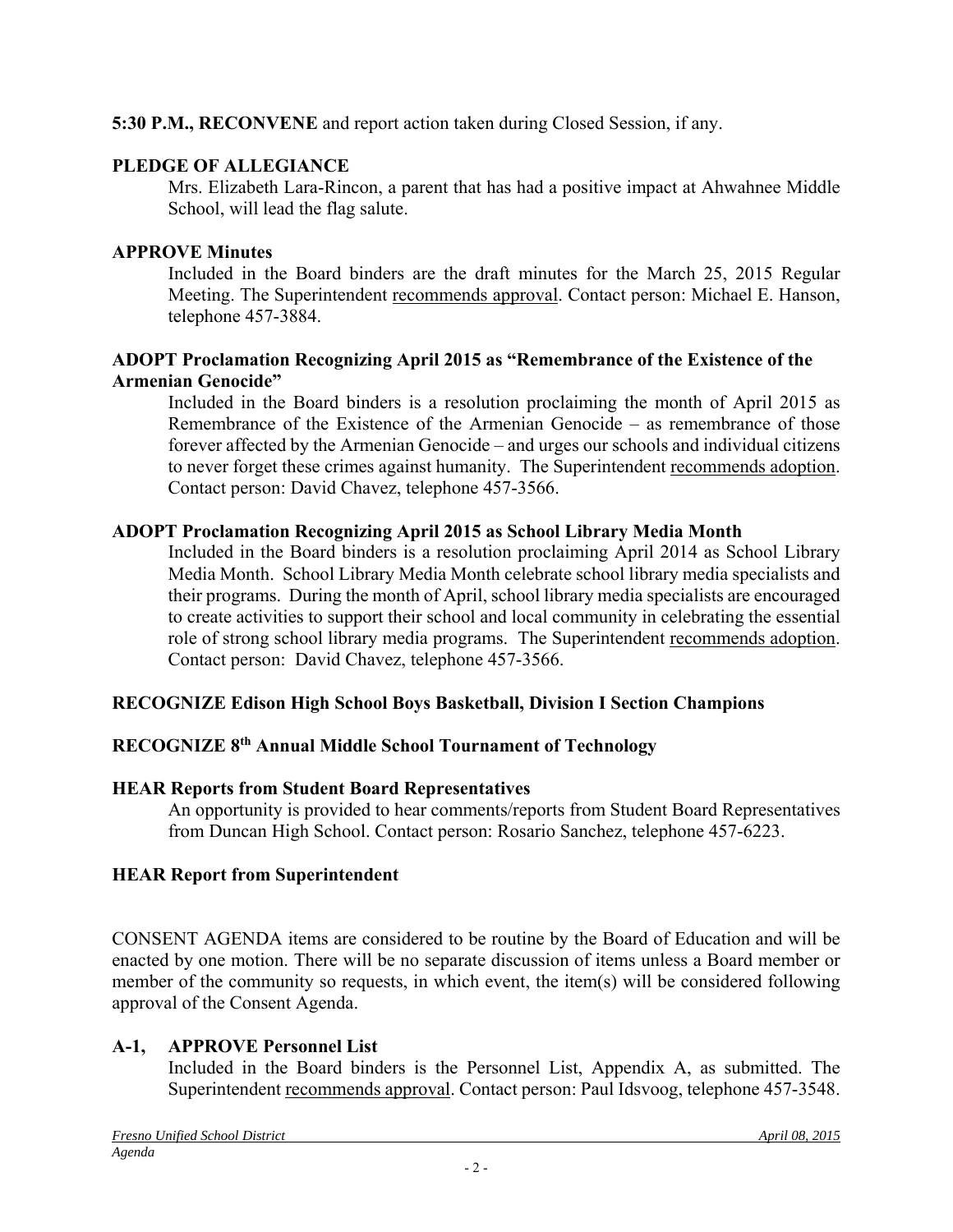### **A. CONSENT AGENDA**-*continued*

# **A-2, ADOPT Findings of Fact and Recommendations of District Administrative Board**

The Board of Education received and considered the Findings of Fact and Recommendations of District Administrative Panels resulting from hearings on expulsion and readmittance cases conducted during the period since the March 25, 2015, Regular Board meeting. The Superintendent recommends adoption. Contact person: Rosario Sanchez, telephone 457-6223.

### **A-3, APPROVE Budget Revision No. 3 for Fiscal Year 2014/15**

Included in the Board binders is Budget Revision No. 3 for fiscal year 2014/15. Periodic updates to the district's budget are presented to the Board of Education for approval. Budget Revision No. 3 includes adjustments for updated information and necessary amendments to support the acceptance of various grant awards.

The following items are included in Budget Revision No. 3 for fiscal year 2014/15:

- State revenue and expense changes to reflect items reported in the Second Interim Financial report presented to the Board on March 11, 2015
- Other revisions as described on the following page
- Program adjustments and grant revisions

The Superintendent recommends approval. Fiscal Impact: As a result, the Unrestricted General Fund Reserve for Economic Uncertainties is estimated at approximately \$40.6 million at June 30, 2015. Contact person: Ruth F. Quinto, telephone 457-6226.

### **A-4, APPROVE Appointment to Citizens Oversight Committee for Measure K and Measure Q**

Approval of the following appointment to the Citizens Oversight Committee for Measure K and Measure Q is recommended:

Dennis Zeuner – nominated by Board Member Ashjian

The Citizens Oversight Committee for Measure K and Measure Q was established by the Board *"to inform the public concerning the expenditure of bond proceeds approved by the voters,"* and *"to ensure that bond proceeds are expended only for the purposes set forth in the ballot measures"* (Committee Bylaws)*.* The Superintendent recommends approval. Fiscal Impact: There is no fiscal impact to the District. Contact person: Karin Temple, telephone 457-3134.

# **A-5, DENY Claim #15-0312-0062**

Included in the Board binders is a Claim for Damages on minor, case #15-0312-0062. The Superintendent recommends that the Claim be denied and the matter referred to the district's Director of Benefits and Risk Management for further handling. The Superintendent recommends denial. Fiscal Impact: There is no fiscal impact to the district at this time. Contact person: Ruth F. Quinto, telephone number 457-6226.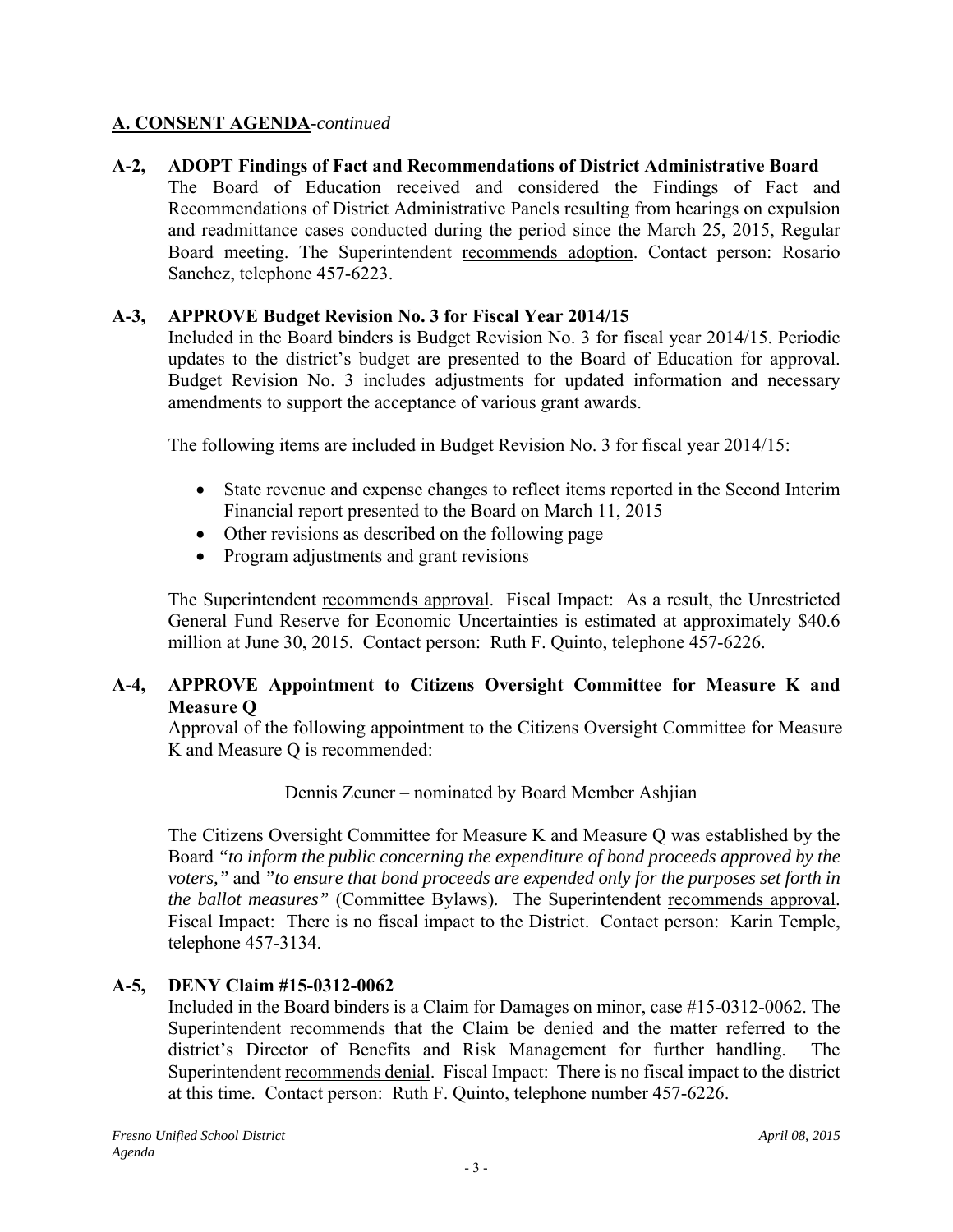### **A. CONSENT AGENDA**-*continued*

#### **A-6, RATIFY Agreement with the State Center Community College District**

Included in the Board binders is an Agreement between Fresno Unified School District (FUSD) and State Center Community College District (State Center) for FUSD to share the services of a Fresno Adult School CTE Counselor with State Center on a 40% basis pursuant to the State Center Consortium Assembly Bill (AB) 86 Planning Grant. The Superintendent recommends ratification. Fiscal Impact: The amount of \$23,579 will be reimbursed by the State Center Consortium. Contact person: Rosario Sanchez, telephone 457-6223.

### **A-7, RATIFY Purchase Orders from January 1, 2015, through January 31, 2015**

Included in the Board binders is a list of Purchase Orders for \$10,000 or more submitted for ratification by the Board. Purchase Orders/contracts that are required by law to be competitively bid will be submitted as separate agenda items. Beginning on page six (6) is a list of Purchase Orders issued from January 1, 2015, through January 31, 2015. These Purchase Orders were previously authorized and awarded by the Board. The Purchase Orders are submitted for information only and are not included for ratification. Pursuant to the Board's request, also attached is an alphabetical list of all Purchase Orders issued from January 1, 2015, through January 31, 2015. The Superintendent recommends ratification. Fiscal Impact: Funding is noted on the attached pages. Contact person: Karin Temple, telephone 457-3134.

#### **END OF CONSENT AGENDA (ROLL CALL VOTE)**

### **UNSCHEDULED ORAL COMMUNICATIONS**

Individuals who wish to address the Board on topics within the Board's subject matter jurisdiction, but **not** listed on this agenda may do so at this time. While all time limitations are at the discretion of the Board President, generally members of the public will be limited to a maximum of three (3) minutes per speaker for a total of thirty (30) minutes of public comment as designated on this agenda. Any individual who has not had an opportunity to address the Board during this initial thirty (30) minute period may do so at the end of the meeting after the Board has addressed all remaining items on this agenda. Individuals with questions on school district issues may submit them in writing. The Board will automatically refer to the Superintendent any formal requests that are brought before them at this time. The appropriate staff member will furnish answers to questions. Please note that if you wish to address the Board on an agenda item, you should do so when that specific item is called.